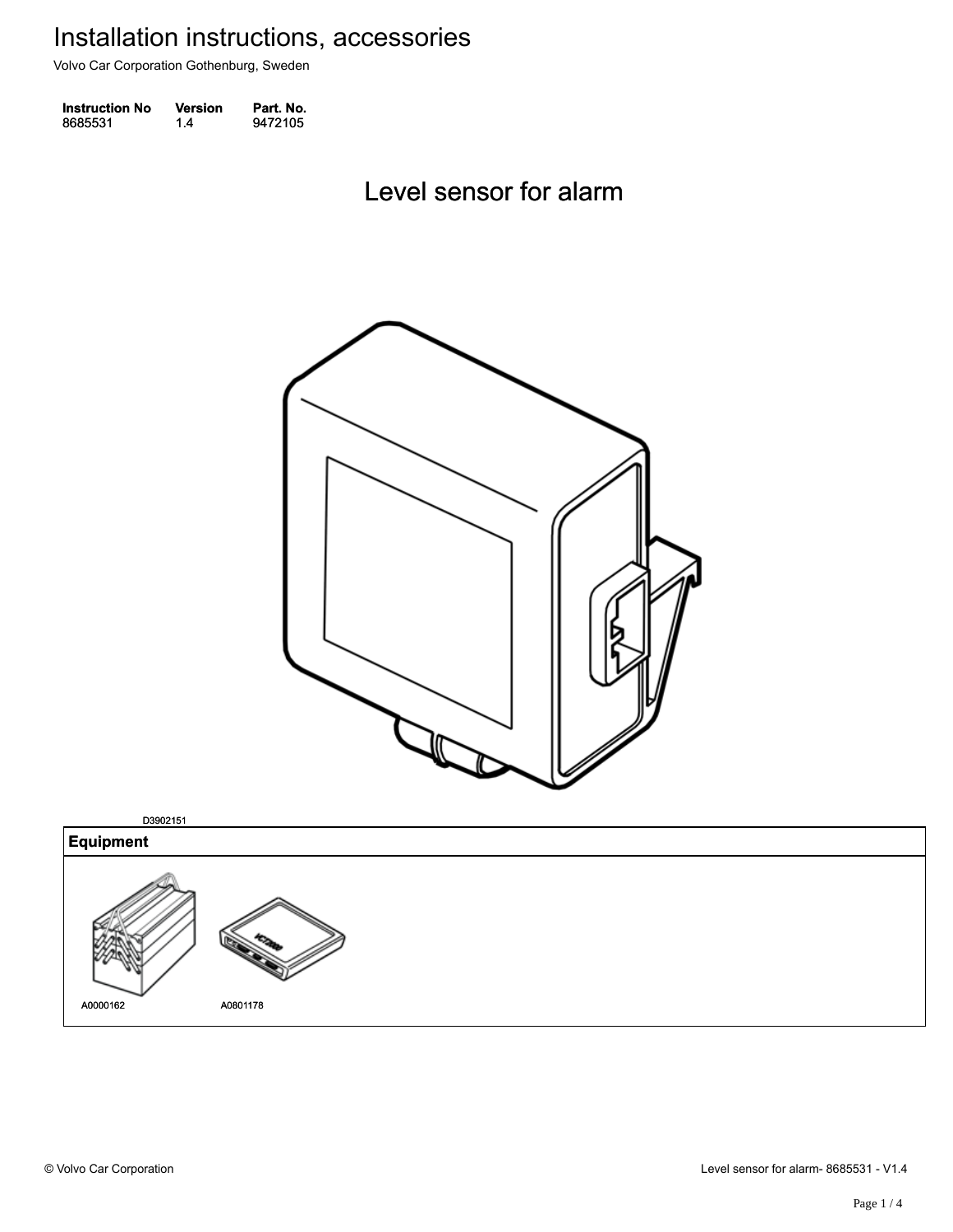Volvo Car Corporation Gothenburg, Sweden

### **INTRODUCTION**

Read through all of the instructions before starting installation.

Notifications and warning texts are for your safety and to minimise the risk of something breaking during installation.

Ensure that all tools stated in the instructions are available before starting installation.

Certain steps in the instructions are only presented in the form of images. Explanatory text is also given for more complicated steps.

In the event of any problems with the instructions or the accessory, contact your local Volvo dealer.

### **Note!**

This accessory requires software unique to the car.



Fold the rear centre floor hatch up.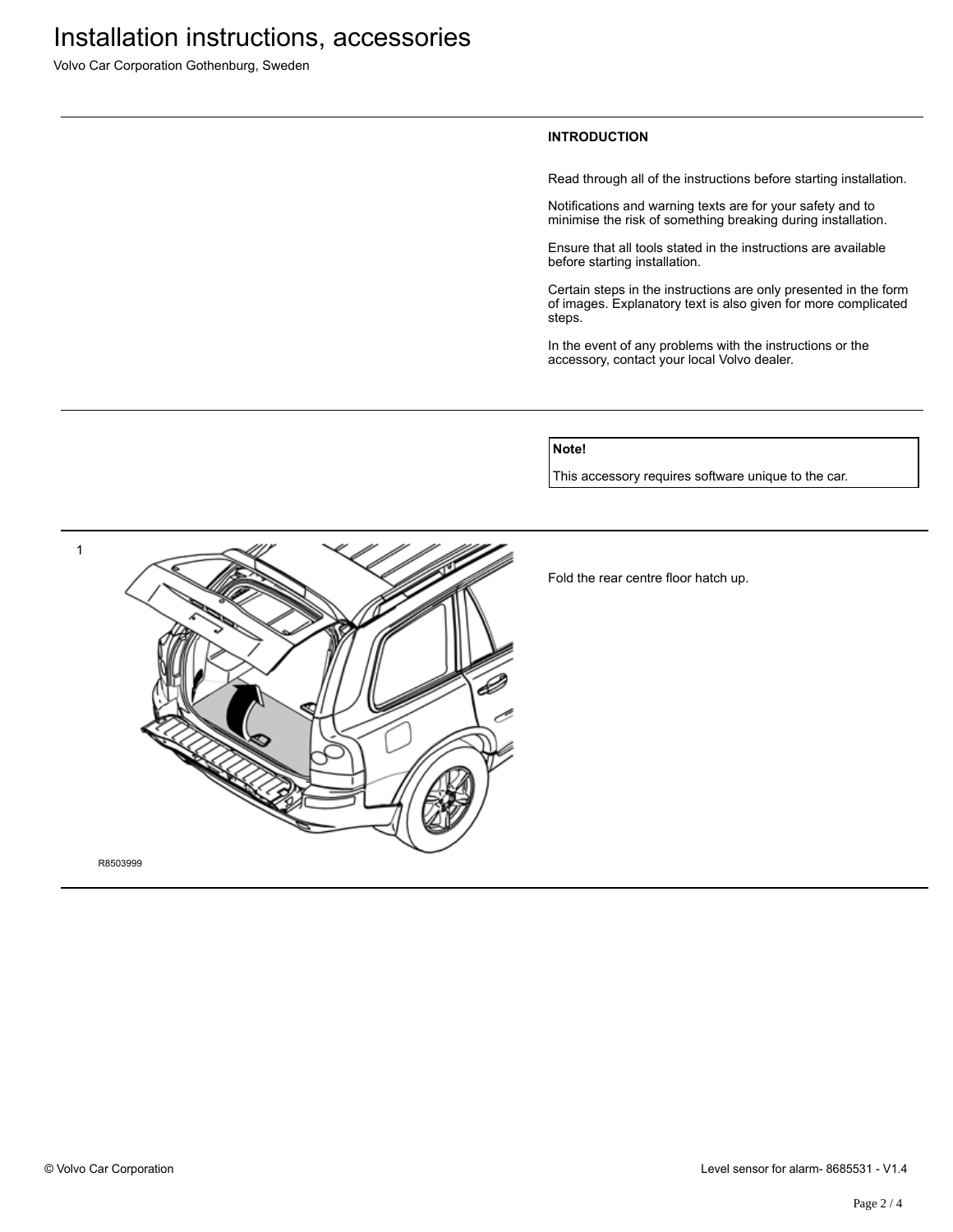# Installation instructions, accessories

Volvo Car Corporation Gothenburg, Sweden



Remove the left-hand side floor hatch (1).

R8504000



Remove the left-hand folding side panel.